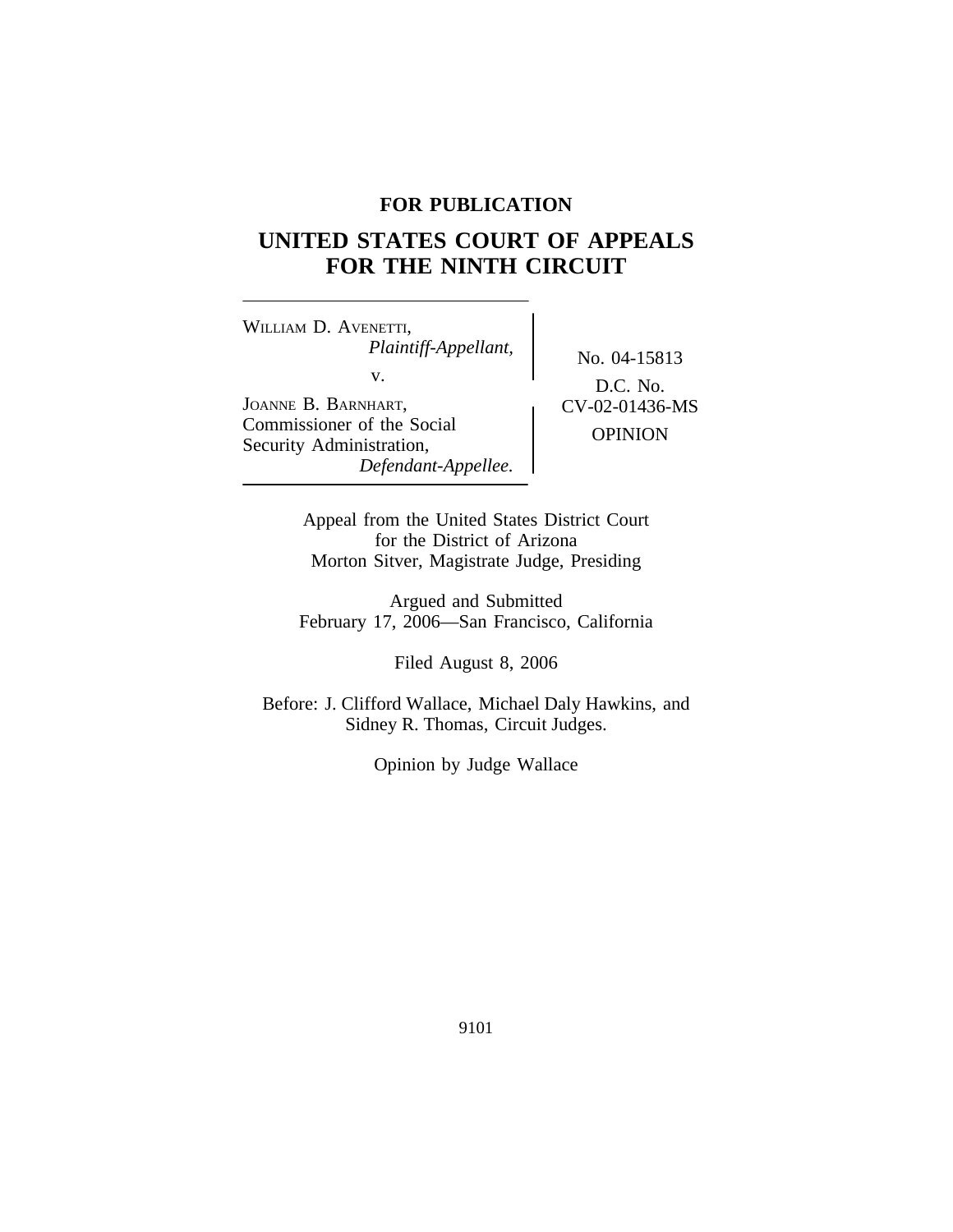## **COUNSEL**

Mark Caldwell, Caldwell & Ober, P.L.L.C., Phoenix, Arizona, for plaintiff-appellant William D. Avenetti.

Donna M. Montano, Assistant Regional Counsel, San Francisco, California, for the defendant-appellee.

#### **OPINION**

WALLACE, Senior Circuit Judge:

Avenetti appeals from the summary judgment entered in favor of the Commissioner of the Social Security Administration (Commissioner). He challenges the district court's interpretation of the then-applicable Medical Listing 1.13, 20 C.F.R. Part 404, Subpt. P, App. 1 § 1.13 (1999) (Listing 1.13). We have jurisdiction pursuant to 28 U.S.C. § 1291, and we affirm.**<sup>1</sup>**

# **I.**

Avenetti served in the United States Navy and later worked as a laborer until August 21, 1995, when he was involved in

**<sup>1</sup>**Avenetti's other arguments are addressed by the accompanying memorandum disposition.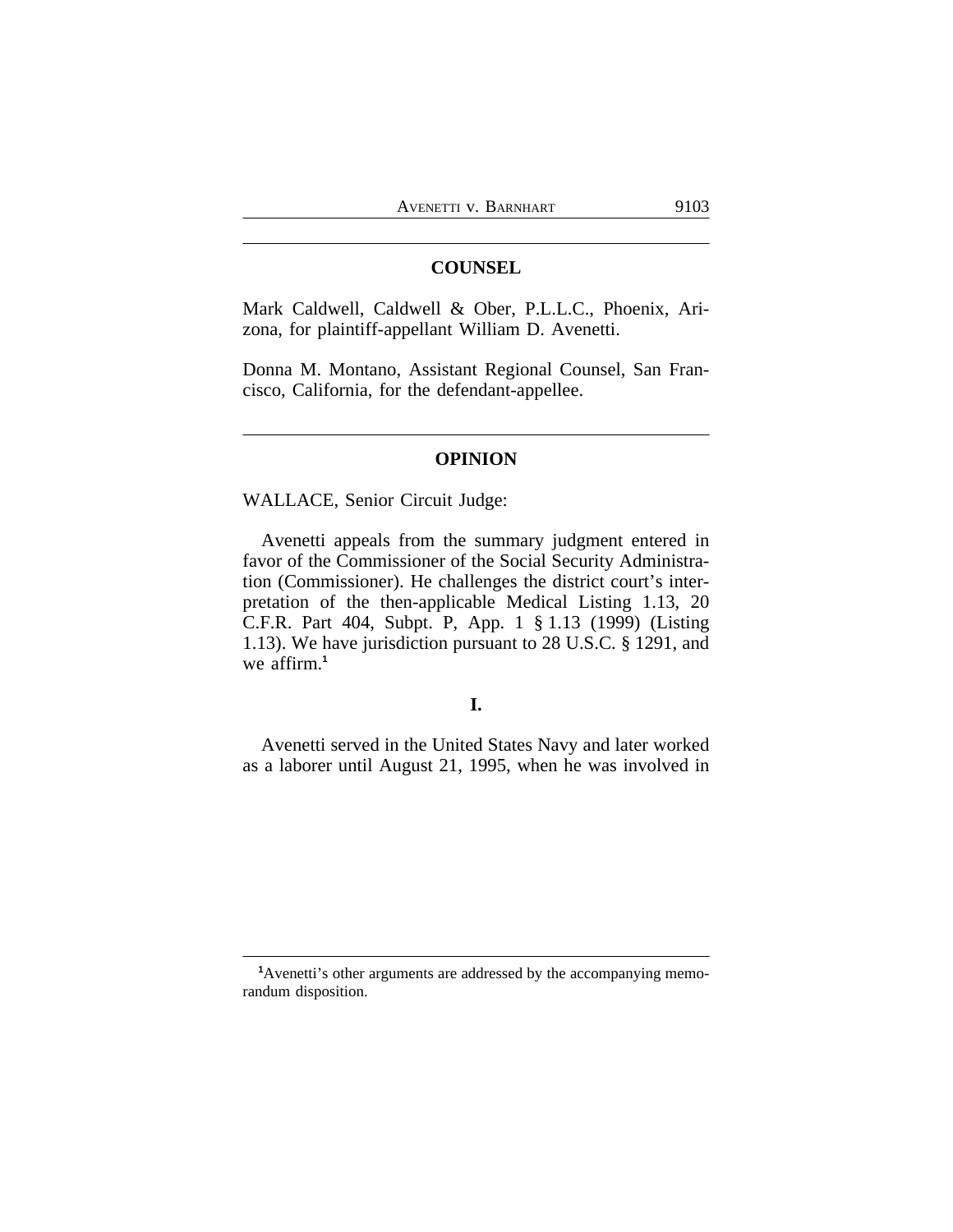a serious automobile accident. Among other injuries, Avenetti suffered third-degree burns over approximately 37% of his body.

Avenetti was hospitalized for two months during which he underwent several surgical operations, including multiple skin grafts. He was then transferred to a rehabilitation unit for one month.

After discharge, Avenetti was under the care of a specialist in physical medicine and rehabilitation. Avenetti required two additional inpatient reconstructive procedures and later underwent two additional procedures on an outpatient basis.

On August 8, 1996, the Social Security Administration (SSA) concluded that Avenetti was disabled and made its finding retroactive to the date of the accident. The SSA concluded that his condition met Listing 1.13.

On October 14, 1997, the SSA reviewed Avenetti's status pursuant to 20 C.F.R. § 404.1594, and concluded that he had recovered sufficiently such that he was no longer disabled. The SSA notified Avenetti of its conclusion on November 1, 1998, and stated that his benefits would expire on January 1, 1999.

Avenetti filed a request for reconsideration and, after a hearing, a disability hearing officer found that Avenetti was not disabled. At Avenetti's request, an additional hearing was conducted before an Administrative Law Judge (ALJ) on August 4, 1999, resulting in a determination that Avenetti was not disabled as of January 1, 1999.

After an unsuccessful appeal to the Appeals Council, Avenetti filed an action in the district court. The district court entered summary judgment in favor of the Commissioner, and Avenetti filed a timely appeal.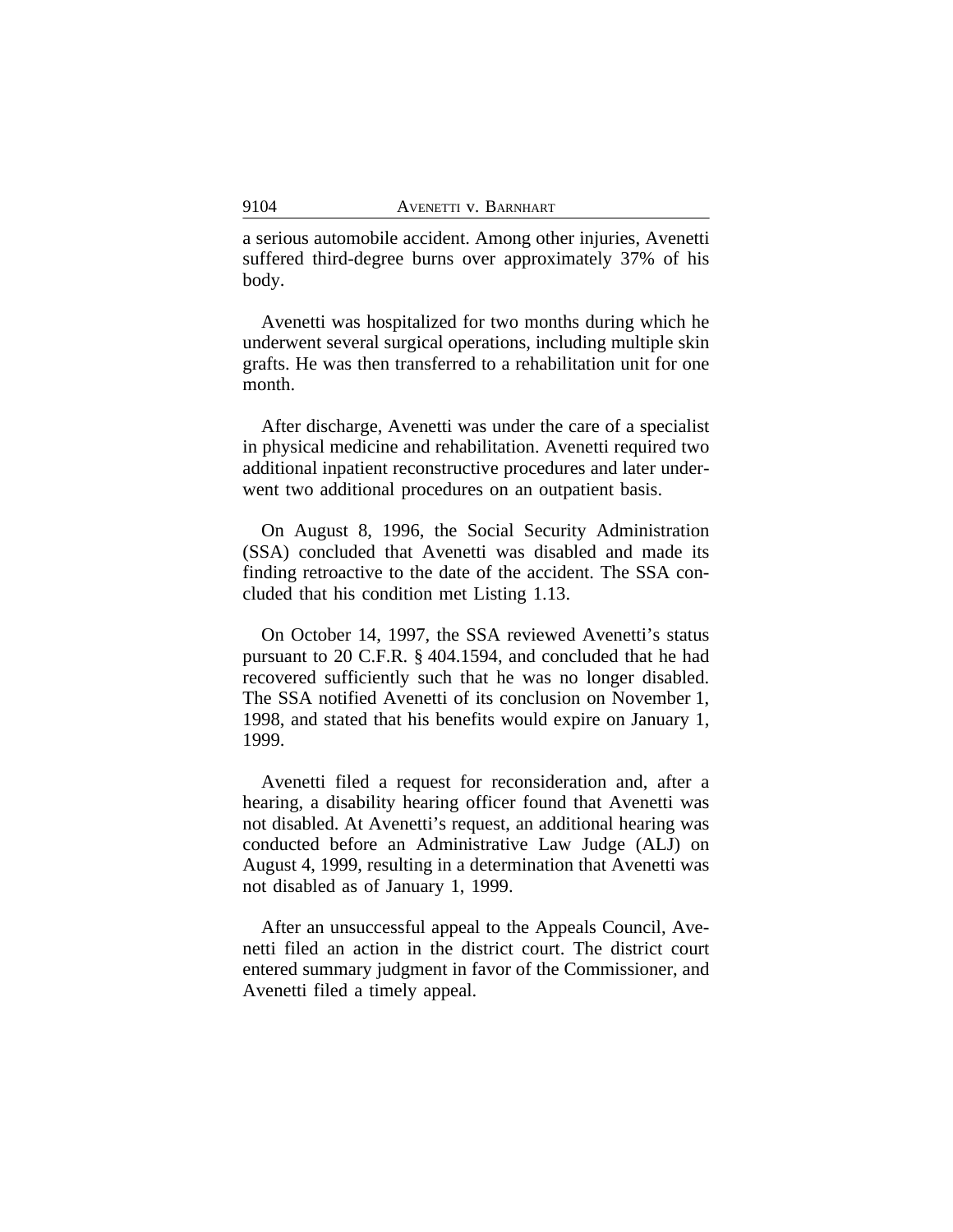# **[1]** The central issue in this appeal is the proper interpretation of the then-applicable Listing 1.13, which read:

Soft tissue injuries of an upper or lower extremity requiring a series of staged surgical procedures within 12 months after onset for salvage and/or restoration of major function of the extremity, and such major function was not restored or expected to be restored within 12 months after onset.

#### 20 C.F.R. Pt. 404, Subpt. P, App. 1, § 1.13.

The district court adopted the interpretation of three circuits, *see Knepp v. Apfel*, 204 F.3d 78, 86 (3d Cir. 2000); *Lapinsky v. Secretary of Health & Human Services*, 857 F.2d 1071, 1073 (6th Cir. 1988); *Waite v. Bowen*, 819 F.2d 1356, 1359 (7th Cir. 1987), and held that this provision requires disability that is caused by the restorative surgical procedures. Avenetti challenges this interpretation and urges us to adopt an analysis similar to that of the Eighth Circuit, which has no such requirement. *See Senne v. Apfel*, 198 F.3d 1065, 1067-68 (8th Cir. 1999).

We review a district court's judgment upholding the Commissioner's denial of benefits de novo. *See Moisa v. Barnhart*, 367 F.3d 882, 885 (9th Cir. 2004). Our review of the ALJ's interpretation is a more complicated issue. We have previously accorded deference to SSA interpretations, titled Social Security Rulings (SSRs). *See*, *e.g.*, *Holohan v. Massanari*, 246 F.3d 1195, 1203 (9th Cir. 2001); *Bunnell v. Sullivan*, 947 F.2d 341, 346 n.3 (9th Cir. 1991) (en banc). SSRs reflect the official interpretation of the SSA and are entitled to " 'some deference' as long as they are consistent with the Social Security Act and regulations." *Ukolov v. Barnhart*, 420 F.3d 1002, 1005 n.2 (9th Cir. 2005) (citation omitted).

## **II.**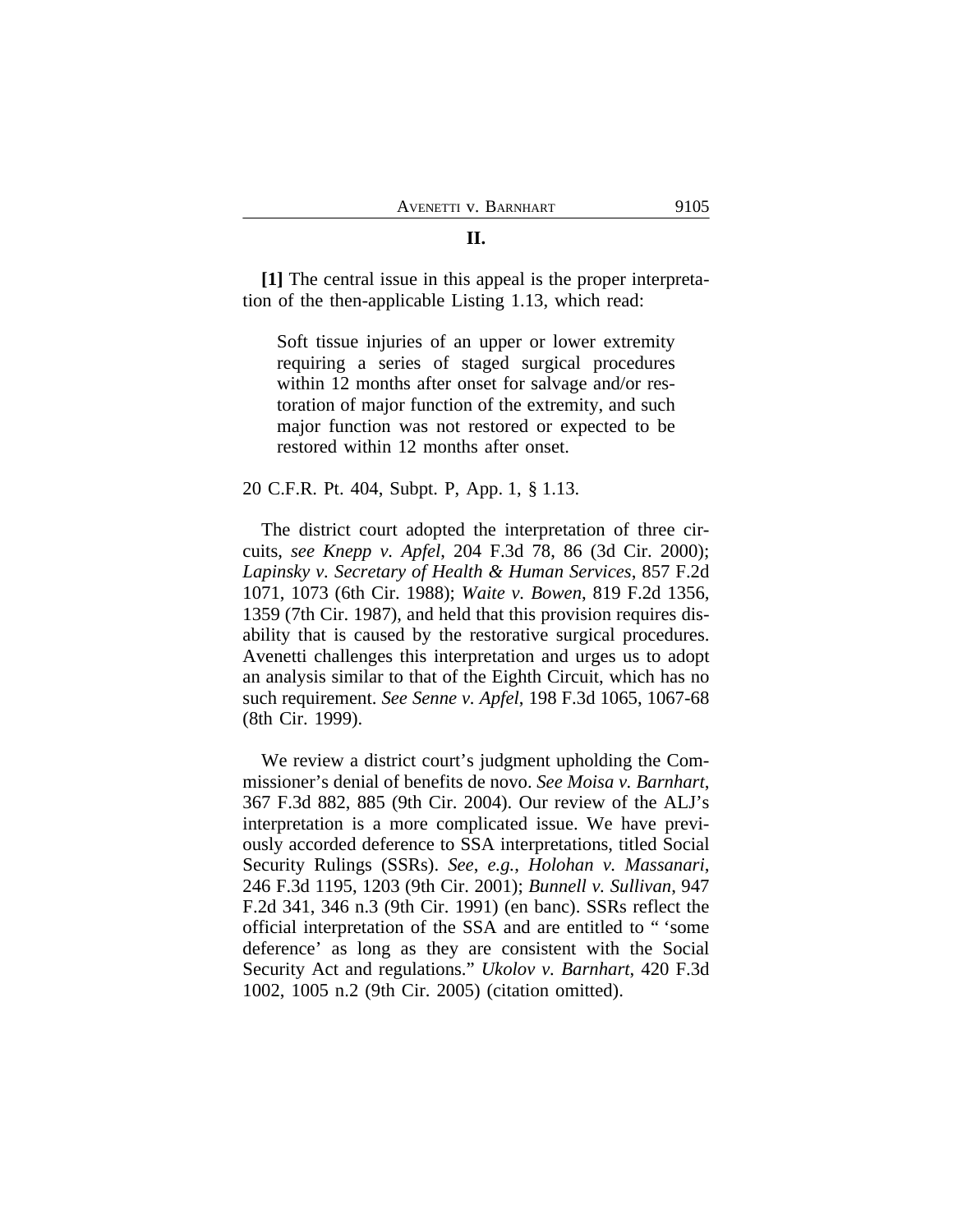#### 9106 AVENETTI v. BARNHART

We have not specifically addressed whether deference applies to an ALJ's interpretation of a disability listing. The Commissioner, however, has not argued that any deference applies to the ALJ's interpretation. Therefore, this potential argument is waived. *See Smith v. Marsh*, 194 F.3d 1045, 1052 (9th Cir. 1999) ("on appeal, arguments not raised by a party in its opening brief are deemed waived"). We therefore review the interpretation of Listing 1.13 de novo, as it is a question of law.

#### **III.**

**[2]** The Third, Sixth and Seventh Circuits have adopted the same interpretation of Listing 1.13, and each did so without according any deference to the SSA's or ALJ's legal interpretation. *See Knepp*, 204 F.3d at 86-87; *Lapinsky*, 857 F.2d at 1073; *Waite*, 819 F.2d at 1359. The Seventh Circuit was first to interpret the provision and held that the listing is "directed at the loss of the use of one extremity, not in itself disabling . . . , where restoration of function will require repeated staged surgical procedures . . . , thus making an individual who would otherwise be capable of substantial gainful employment *unavailable for work because of these repeated surgical procedure*s." *Waite*, 819 F.2d at 1359 (emphasis added). The court reasoned that "the purpose of listing 1.13 is to allow a period of recovery for surgical restoration of an impaired limb, the functional loss of which is implicitly regarded as not disabling." *Id.* at 1360.

**[3]** The Sixth Circuit adopted the same analysis shortly thereafter. It held that "[u]nder listing 1.13, a claimant is deemed disabled as a result of his having been rendered unavailable for employment due to the surgical procedures . . . ." *Lapinsky*, 857 F.2d at 1073. It further held that "[w]hen the claimant is no longer unavailable for employment due to the surgical procedures, he is no longer disabled within the contemplation of listing 1.13." *Id.*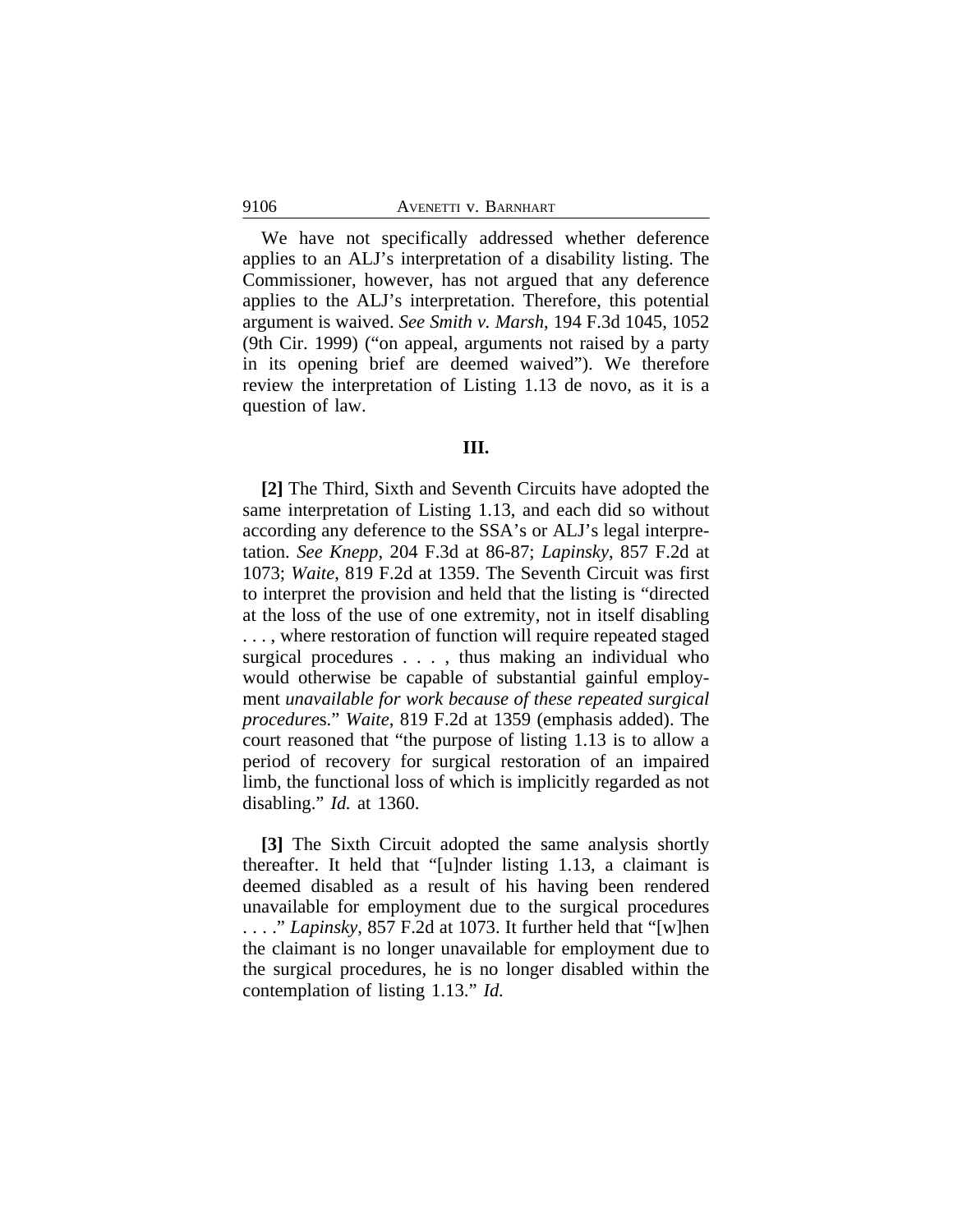| 9107<br>AVENETTI V. BARNHART |
|------------------------------|
|------------------------------|

**[4]** More recently, the Third Circuit has adopted the same interpretation in *Knepp.* 204 F.3d at 86-87. It held that the listing "addresses only those situations in which the surgical procedures themselves contribute to the claimant's inability to work . . . ." *Id.* at 87.

The Eighth Circuit, by contrast, rejected a requirement that surgery render the patient unavailable for work, and instead only required that the surgeries were "staged" and they "were undertaken solely for the purpose of relieving his pain, or for the purpose of restoring strength and function . . . ." *Senne*, 198 F.3d at 1068.

Avenetti's proposed interpretation, relying on *Senne*, raises two highly problematic issues. First, as the Seventh Circuit reasoned, "[i]f the regulations . . . were intended to grant benefits to one who has lost the use of an extremity for twelve months or more, then the wording of the listing would have been that simple." *Waite*, 819 F.2d at 1359. Moroever, that interpretation would render Listing 1.13 duplicative of Listing 1.09, which addresses loss of function of extremities. *See id.*

Second, under Avenetti's interpretation, once a person qualifies for Listing 1.13, he or she will be entitled to lifetime disability benefits, no matter how much improvement occurs. As such, the disability finding would be permanent because no causal relationship between surgery and disability would be required, nor would there be any requirement that the claimant be actually impaired in the slightest after the original twelve-month period. It is highly implausible that the SSA meant to create a perpetual entitlement to disability benefits regardless of actual impairment. Avenetti has not provided any limiting principle that would prevent Listing 1.13 from automatically providing lifetime benefits under his interpretation.

**[5]** We are persuaded by the reasoning of the Third, Sixth, and Seventh Circuits, and hold that Listing 1.13 requires that